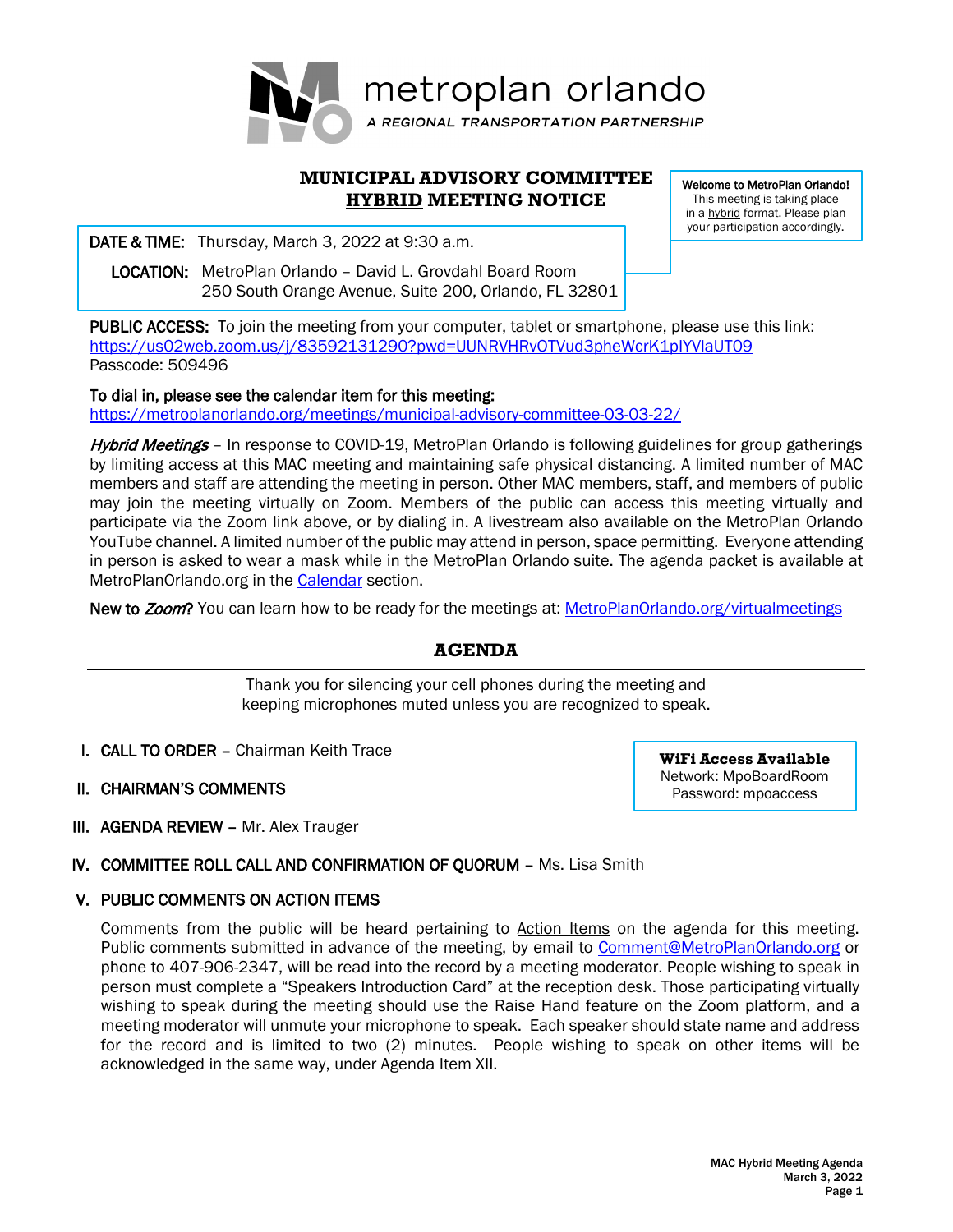# VI. AGENCY REPORTS / PARTNER UPDATES

- Florida Department of Transportation Mr. Tyler Burgett
- Florida's Turnpike Enterprise Mr. Saiosi Fine
- LYNX Mr. Myles O'Keefe

### VII. ACTION ITEMS

### A. Approval of December 2, 2021 and February 3, 2022 Meeting Minutes (Tab 1)

Approval is requested of the December  $2^{nd}$  and February 3<sup>rd</sup> MAC meeting minutes, provided at Tab 1.

### B. Ratification of Board Action Item for February 9, 2022

The MAC is requested to ratify the action taken by the MetroPlan Orlando Board at the meeting on February 9, 2022 to approve FDOT's targets for Safety, Travel Time Reliability, Bridge and Pavement Condition, as well as the targets established in the LYNX Transit Asset Management (TAM) plan. This item was presented for review and discussion at the MAC's February 3, 2022 virtual workshop.

### C. FDOT Amendment to 2045 Metropolitan Transportation Plan (Tab 2)

Mr. Alex Trauger, MetroPlan Orlando staff, is requesting the MAC to recommend approval of amendments and modifications to the 2045 MTP. Information on this request is provided in Tab 2.

### D. Approval of FY 2022/23 – FY 2023/24 Unified Planning Work Program (Tab 3)

Following a brief presentation, action will be requested by Mr. Nick Lepp, MetroPlan Orlando staff, to recommend approval of the FY 2022/23 - 2023/24 Unified Planning Work Program (UPWP). Information on this action item is provided in Tab 3.

### E. Acknowledgement of FDOT Annual Certification Review (Tab 4)

Ms. Sarah McNamara, FDOT staff, will present FDOT's report on the 2022 Annual Certification Review of MetroPlan Orlando; and is requesting MAC take action to acknowledge the report. A copy of the MetroPlan Orlando Board Action Fact Sheet is provided in Tab 4. FDOT's one-page summary of the certification will be sent separately to the MAC members.

### VIII. PRESENTATIONS AND STATUS REPORTS

### A. Presentation on Health Strategic Plan

Ms. Jeri Brittin, of HDR, will give a presentation on the Health Strategic Plan, which provides a framework for understanding our community's connections between transportation and health. The plan provides a guide for how MetroPlan Orlando can plan the region's transportation system to improve community health. The plan is now available for viewing on our website at: [www.MetroPlanOrlando.org/health](http://www.metroplanorlando.org/health)

# B. Presentation on FY 2020/21 Traffic Signal Retiming Program (Tab 5)

Ms. Lara Bouck, MetroPlan Orlando staff, will give a presentation on MetroPlan Orlando's FY 2020/21 Traffic Signal Retiming Program. A signal retiming infographic is included at Tab 5.

# C. Presentation on SR 414 Extension PD&E Study

Mr. Will Hawthorne, CFX, and Ms. Sunserea Dalton, Jacobs Engineering, will give a presentation on the SR 414 Extension Project Development and Environment (PD&E) study being conducted by the Central Florida Expressway Authority (CFX).

# IX. GENERAL INFORMATION (Tab 6)

### *A.* FDOT Monthly Construction Status Report

The latest FDOT Monthly Construction Status Report for the Orlando area is enclosed.

### *B.* MetroPlan Orlando Board Highlights

A copy of the February 9, 2022 Board Meeting Highlights is enclosed.